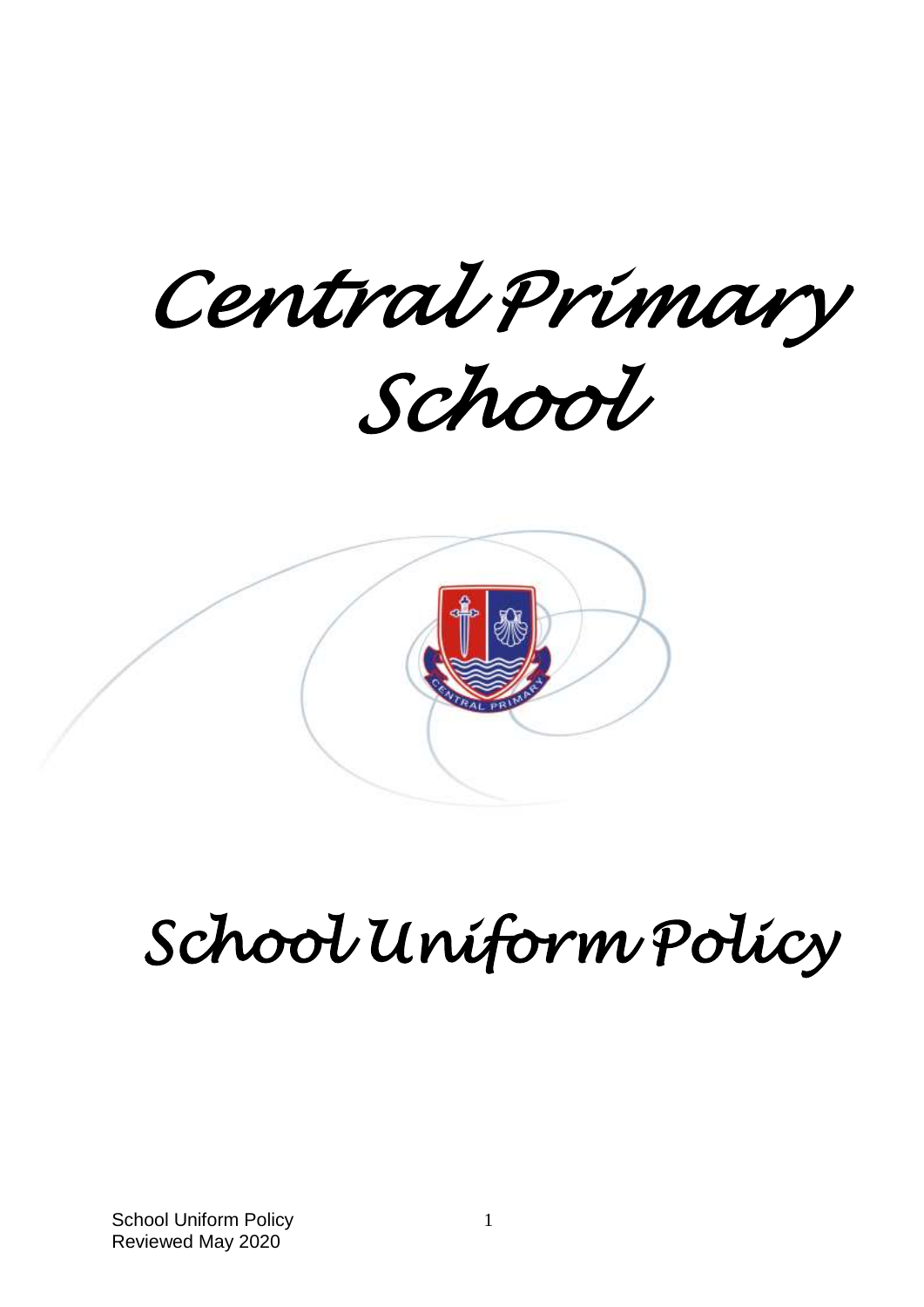# **Our motto: Children are Central**

# **Introduction**

It is our policy that all children should wear school uniform when attending school, or when participating in a school-organised event outside normal school hours. We provide a complete list of the items needed for school uniform on our website.

# **Aims and objectives**

Our policy is based on the notion that a school uniform:

- Promotes a sense of pride in the school;
- Supports positive behaviour and discipline;
- Engenders a feeling of community and equality:
- Is practical and smart;
- Identifies the children with the school:
- Is not distracting in class (as fashion clothes might be);
- Protects children from social pressures in terms of appearance;
- Is regarded as suitable, and good value for money, by most parents;
- Has been designed with health and safety in mind.

# **School Uniform Details**

Pupils should wear:

- A royal blue sweatshirt/ cardigan/ jumper with the school's logo
- Grey or black trousers/ skirts, dresses, shorts
- A white polo shirt or shirt

For PE;

- A coloured t-shirt (Red, Blue, Yellow or Green) with the school logo
- Black shorts/ jogging bottoms

Shoes;

 Black trainers (which can be worn for general wear and PE), plimsolls (only for PE) or traditional style shoes (for general wear, but not PE) - they must be plain black with no visible logos, colouring or patterns.

# **Jewellery**

On health and safety grounds we do not allow children to wear jewellery in our school. The exceptions to this rule are ear-ring studs in pierced ears, watches and small objects of religious significance, such as a crucifix on a chain. We ask the children either to remove these objects during PE and games, or to cover them with a plaster.

# **Clothing for Religious Purposes**

We value the diversity of our community and the cultural dress that some communities wear. We are happy for children to wear headscarves/ sari's/ other forms of dress to school as part of their school uniform but we ask that all these items of clothing are of the school colours, namely royal blue, white, grey or black.

# **Footwear**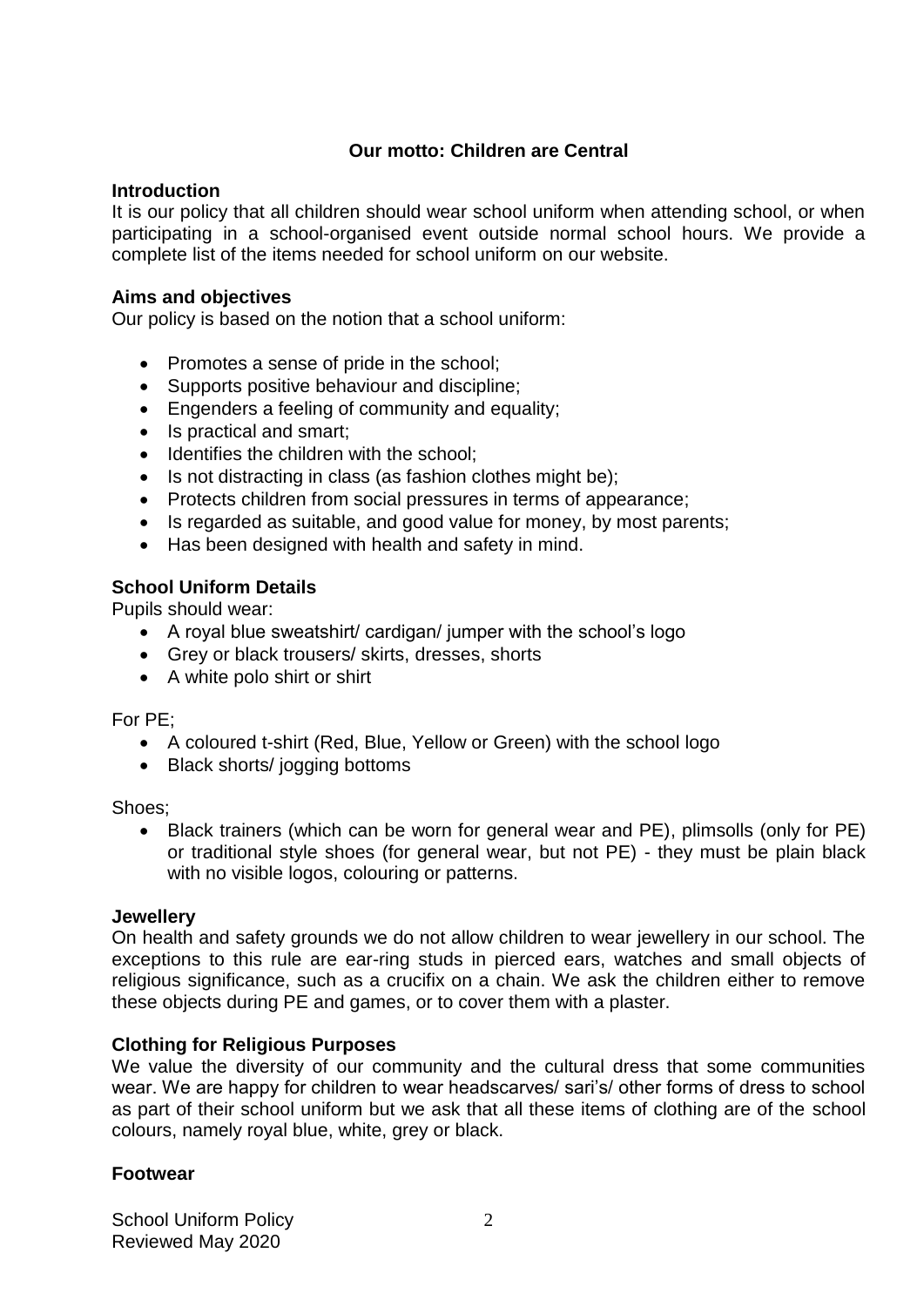The school wants all children to grow into healthy adults. We believe that it is dangerous for children to wear shoes with platform soles or high heels in school, so we do not allow this. We require all children to wear the types of shoe described in the uniform list.

#### **The role of parents**

We ask all parents who send their children to our school to support the school uniform policy. We believe that parents have a duty to send their children to school correctly dressed and ready for their daily schoolwork. Parents should ensure that their child has the correct uniform, and that it is clean and in good repair.

If any parent would like the school to discuss the uniform policy, they should make representation, in the first instance, to the headteacher. The school welcomes children from all backgrounds and faith communities. If there are serious reasons, for example religious objections, why parents want their child to wear clothes that differ from the school uniform, the school will look sympathetically at such requests. Similarly, should an item of school uniform prove problematic for a pupil with disabilities, then parents are invited to draw this to the attention of the headteacher. The school will not treat pupils with disabilities unfavourably.

### **The role of school staff**

While there is no formal requirement of the clothing that staff choose to wear to work, it should be deemed appropriate for purpose, and set a good example to the pupils of the school. The headteacher will decide whether a member of staff is inappropriately dressed and will inform that staff member in a sensitive way, offering them opportunity to address their attire.

The school may also be able to support parents/ carers with accessing school uniform if for any reason they are unable to afford or acquire school uniform.

#### **The role of governors**

The governing body supports the headteacher in implementing the school uniform policy. It considers all representations from parents regarding this policy, and liaises with the headteacher to ensure that the policy is implemented fairly and with sensitivity.

It is the governors' responsibility to ensure that the school uniform meets all national regulations concerning equal opportunities, and that our school uniform policy is consistent with our policy on equal opportunities. Governors ensure that the school uniform policy helps children to dress sensibly, in clothing that is hardwearing, safe and practical.

# **Equality**

In accordance with the Equality Act 2010 we seek to;

- a) eliminate discrimination, harassment, victimisation and any other conduct that is prohibited by or under the act
- b) advance equality of opportunity between persons who share a relevant protected characteristic and persons who do not share it
- c) foster good relations between persons who share a relevant protected characteristic and persons who do not share it

Our school uniform policy supports therefore aims to be supportive of these three aims and while we maintain high expectations of the appearance of pupils to school we have designed this policy to reflect and value the diversity of our community.

# **Monitoring and review**

School Uniform Policy Reviewed May 2020